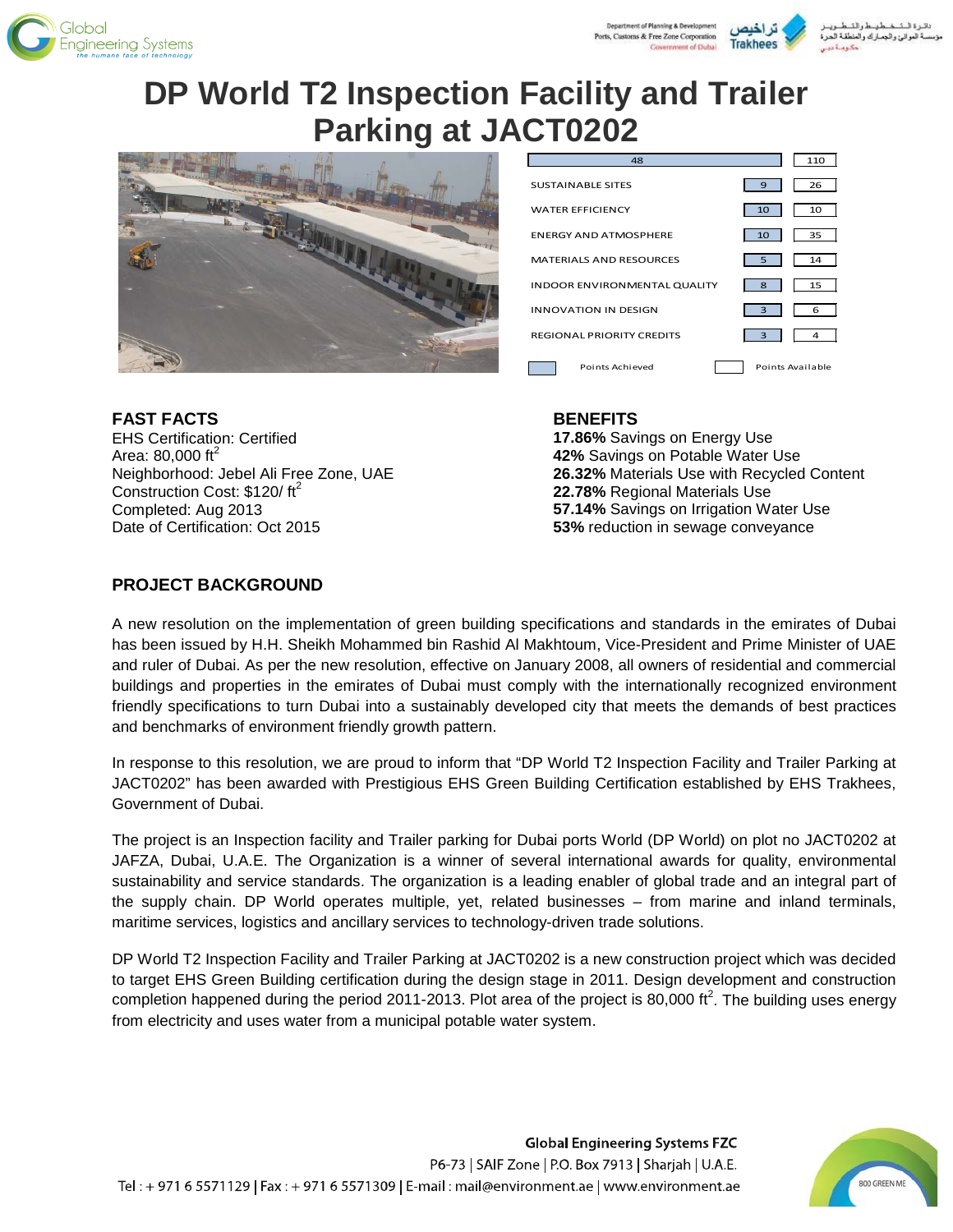



# **DP World T2 Inspection Facility and Trailer Parking at JACT0202**

# **PROJECT PROFILE**

# **SUSTAINABLE SITES**

- Provides Bicycle Storage
- Provides preferred parking and low-emitting and fuel-efficient vehicles on-site
- Provides car/van pool parking
- On-site parking is located under cover
- Roofing materials meet the SRI requirement avoiding heat island effect
- External lighting has been reduced to eliminate night pollution reduction

# **ENERGY, WATER AND MATERIAL RECOURSE CONSERVATION**

Global Engineering Systems FZC as a Sustainability Consultant for DP World T2 Inspection Facility and Trailer Parking at JACT0202, has created an energy model to evaluate the effectiveness of the building's energy conservation measures, in compliance with ASHRAE Std. 90.1-2007 Appendix G methodology.

The following are the Energy Efficiency Measures incorporated in the project:

- $\div$  Giving the right orient for the building reducing the solar heat gain
- ❖ Highly insulated building envelope elements
- Optimized glazing and incorporation of skylights in the warehouse and workshops
- Efficient lighting design and controls with optimal power density
- Efficient HVAC systems
- Conducted enhanced commissioning to ensure results of holistic building energy system design

The following are the water and resource conservation measures incorporated in the project:

- Uses low flow fixtures in faucets, sinks and showers and dual flush water closets
- Incorporated native adaptive vegetation and micro controlled irrigation
- $\cdot$  Incorporated recycled content in the building materials
- $\div$  Boosting the local market and reducing the foot miles by purchasing more regional materials

### **INDOOR ENVIRONMENTAL QUALITY**

- The IAQ performance complies with the minimum requirements of ASHRAE Std 62.1-2007
- $\cdot$  Installed air flow monitoring device for each mechanical ventilation to monitor the fresh air
- Developed and implemented a Construction Indoor Air Quality (IAQ) Management Plan in reference to SMACNA guidelines
- Use of building finishes materials with low emission of volatile organic compounds (VOC) for adhesives, sealants, paints and coatings and had installed carpet which is CRI certified

# **THE TEAM**

Owner: DP World Design Consultant: QHC Architects and Engineers Contractor: Amana Contracting Green Building Consultant: Global Engineering Systems FZC Dubai, UAE LEED AP: S. Nagarajan, Shyam Chandra V Commissioning Authority: Global Engineering Systems FZC Dubai, UAE